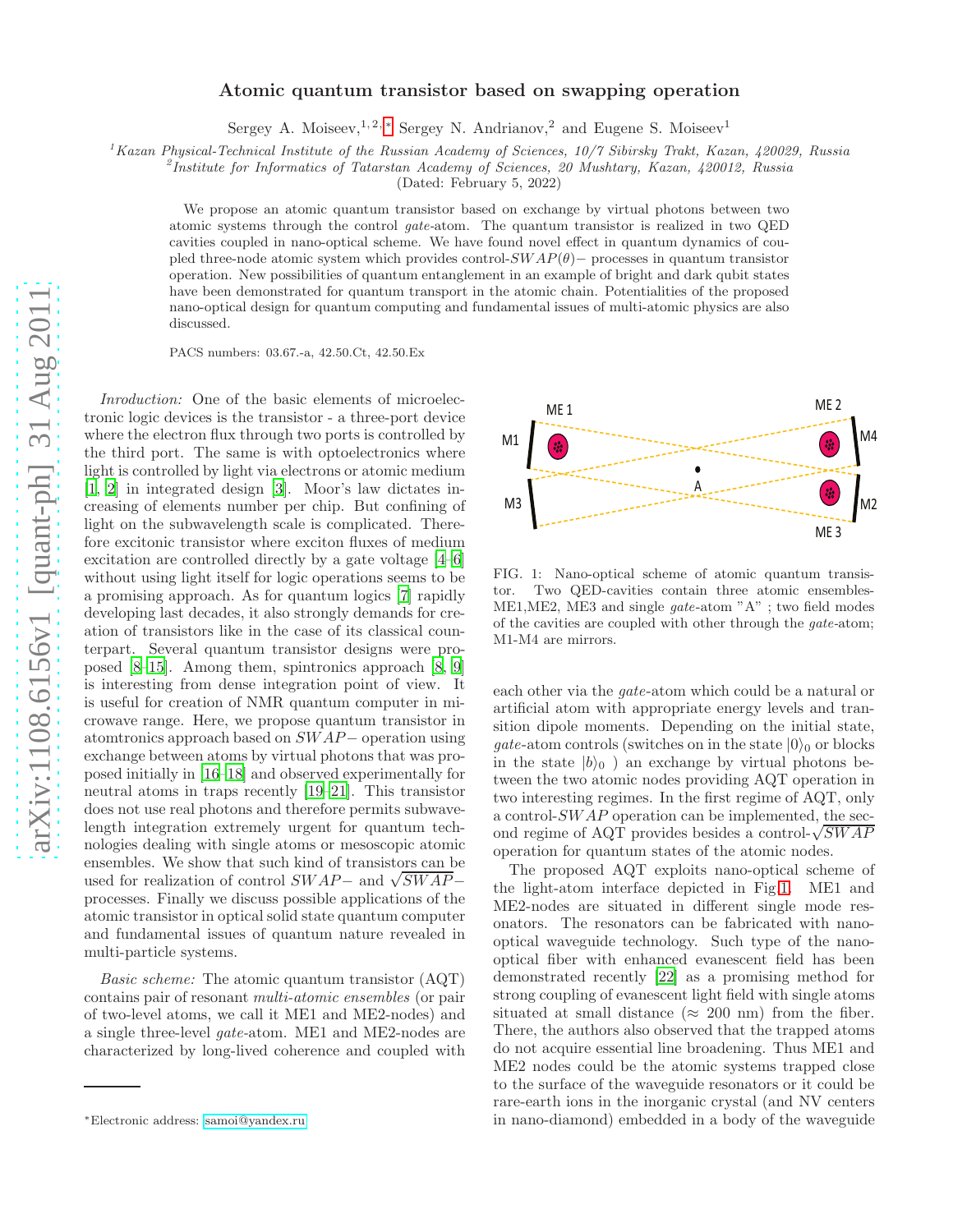resonators. We put the *gate*-atom in the crossing point of the resonator axis as depicted in Fig. [1.](#page-0-1) Here, gateatom will interact intensively with each field mode. At the same time the field modes will be decoupled from each other for non-collinear axis orientation of the QEDcavities.

Let us take that working frequencies of the atoms shifted from the frequency  $\omega_e$  of cavity field modes where we also assume equalized frequencies of the field modes  $\omega_{k_{\alpha}} = \omega_e$  ( $\alpha = 1, 2$  is an index of the modes,  $k_{\alpha}$  are wave vectors of the field modes). The effective Hamiltonian describing the process can be obtained by unitary transformation of initial James-Cummings model Hamiltonian that excludes non-resonant atomic-photon interaction in the first perturbation order [\[17,](#page-3-14) [23\]](#page-3-15). This procedure yields the following Hamiltonian of the ME1 and ME2-nodes and gate-atom in a photon vacuum state:

$$
H_s = H_{(s,o)} + V,\tag{1}
$$

$$
H_{(s,o)} = \hbar \tilde{\omega}_0 S_c^z + \hbar \omega_1 \sum_{j_1}^{N_1} S_{j_1}^z + \hbar \omega_2 \sum_{j_2}^{N_2} S_{j_2}^z + \hbar \sum_{\alpha=1,2} \sum_{j_\alpha,j_\alpha'}^{N_\alpha,N_\alpha} \frac{g_{j_\alpha} g_{j_\alpha}^*}{\Delta_\alpha} e^{i\vec{k}_\alpha \vec{r}_{(j_\alpha,j_\alpha')}} S_{j_\alpha}^+ S_{j_\alpha}^- , \quad (2)
$$

$$
V = \hbar \sum_{\alpha=1,2} \sum_{j_{\alpha}}^{N_{\alpha}} \left\{ \frac{g_{j_{\alpha}} g_{\alpha}^*}{2} (\frac{1}{\Delta_{\alpha}} + \frac{1}{\Delta_{0}}) e^{i\vec{k}_{\alpha}\vec{r}_{(j_{\alpha},a)}} S_{j_{\alpha}}^+ S_{c}^- + h.c. \right\}
$$
(3)

where  $H_{(s,o)}$  describes Hamiltonian of ME1, ME2-nodes and gate-atom, while V determines an exchange processes between these three atomic groups,  $\tilde{\omega}_0 = \omega_0 +$  $\frac{1}{\Delta_0}$   $(|\tilde{g}_1|^2 + |\tilde{g}_2|^2)$ ;  $\omega_0$  and  $\omega_1$ ,  $\omega_2$  are the initial transition frequencies of gate-atom and the atoms in two nodes;  $N_1$  and  $N_2$  are the quantity of atoms in ME1 and ME2-nodes;  $S_{j_1}^z$ ,  $S_{j_2}^z$  and  $S_c^z$  are z-components of effective 1/2−spin in sites  $j_1$ ,  $j_2$  of ME1, ME2 and for gate-atom;  $S_{j_1}^{\pm}$ ,  $S_{j_2}^{\pm}$  and  $S_a^{\pm}$  are an appropriate raising and lowering  $1/2$ -spin operators;  $g_{i\alpha}$  are the photon-atom coupling for  $j_{\alpha}$  atom in  $\alpha$  atomic node,  $(\alpha = 1.2) \tilde{g}_{\alpha}$  are the coupling constants of gate-atom with photon in  $\alpha$ -evanescent mode ;  $\Delta_{\alpha} = \omega_{\alpha} - \omega_{e}$ ,  $\Delta_{o} = \omega_{o} - \omega_{e}$  are frequency offsets;  $r_{(ij)}$  is radius-vector connecting sites i and j, where  $r_a = 0$  is used.

Swap-dynamics: Let's consider double SW APprocesses. We assume that ME1-node is prepared in the single atomic excitation state, while the second ME2 node and gate-atom stay in the ground states that gives the following initial quantum state  $|\Psi_1\rangle$  =  $|0\rangle_0|1\rangle_1|0\rangle_2 \equiv |0\rangle_0|10\rangle$  (where  $|a\rangle_1|b\rangle_2...|f\rangle_n \equiv |ab...f\rangle,$  $|1\rangle_\alpha = \frac{1}{\sqrt{A}}$  $A_{\alpha}$  $\sum^{\mathcal{N}_{\alpha}}$  $\sum_{j_\alpha} g_{j_\alpha} e^{ik_\alpha r_{j_\alpha}} |0_1\rangle |0_2\rangle ... |1_{j_\alpha}\rangle ... |0_{N_\alpha}\rangle$  is a the

single atomic excitation state where  $A_{\alpha} = \sum_{n=1}^{N_{\alpha}}$  $\sum_{j_{\alpha}} |g_{j_{\alpha}}|^2$  and  $|0\rangle_{\alpha} = |0_{1}\rangle |0_{2}\rangle ... |0_{N_{\alpha}}\rangle$  is a ground state in  $\alpha$ -atomic node. The studied quantum dynamics of the atoms described by the effective Hamiltonian [\(1\)](#page-1-0) yields the wave function

$$
|\Psi(t)\rangle = c_0(t)|\Psi_0\rangle + c_1(t)|\Psi_1\rangle + c_2(t)|\Psi_2\rangle, \qquad (4)
$$

decomposed into the quantum superposition of single atomic excitation states in the system of gate-atom plus ME1 and ME2-nodes, where  $|\Psi_0\rangle = |1\rangle_0|00\rangle$ ,  $|\Psi_2\rangle =$  $|0\rangle_0|01\rangle$ ,  $|0\rangle_0$  and  $|1\rangle_0$  are the ground and excited states of the gate-atom.

<span id="page-1-0"></span>Let us assume equal numbers  $N_1 = N_2 = N$  and resonant frequencies  $\omega_1 = \omega_2 = \omega$  of atoms in ME1 and ME2 nodes. By taking into account  $H_{(so)}|\Psi_0\rangle =$  $(E_o + \hbar \tilde{\omega}_0) |\Psi_0\rangle, \overline{H}_{(so)} |\Psi_{\alpha}\rangle = (E_o + \hbar \tilde{\omega}) |\Psi_{\alpha}\rangle$  and  $\langle \Psi_0 | V | \Psi_{\alpha} \rangle = \sqrt{N} \hbar \Omega_{\alpha c}$ , (where  $E_o = -\frac{\hbar \tilde{\omega}_0}{2} - N \hbar \omega$ ,  $\tilde{\omega} = \omega + N\Omega_{\alpha}, \ \Omega_{\alpha c} = \frac{g_{\alpha}\sqrt{\langle |g_{j_{\alpha}}|^2 \rangle}}{2}(\frac{1}{\Delta_{\alpha}} + \frac{1}{\Delta_{0}}), \ \Omega_{\alpha} =$  $\frac{1}{N_{\alpha}}$  $\sum^{\mathcal{N}_{\alpha}}$  $j_{\alpha}$  $|g_{j\alpha}|^2$  $\frac{d^i\alpha}{\Delta_{\alpha}}$ ) we find a solution for the amplitudes  $c_{0,1,2}(t) = e^{-iE_o t/\hbar} \tilde{c}_{0,1,2}(t)$  using the initial quantum state  $c_0(t = 0) = c_2(t = 0) = 1$  and  $c_1(t = 0) = 1$ :

$$
\tilde{c}_0(t) = 2i \frac{\sqrt{N_{\alpha}} \Omega_{\alpha c}}{S} e^{-i(\tilde{\omega} + \frac{\Delta}{2})t} \sin(\frac{St}{2}),
$$

$$
\tilde{c}_1(t) = \frac{1}{2} e^{-i\tilde{\omega}t} \{1 + e^{-i\frac{\Delta t}{2}} [\cos(\frac{St}{2}) - i\frac{\Delta}{S} \sin(\frac{St}{2})]\},
$$

$$
\tilde{c}_2(t) = \frac{1}{2} e^{-i\tilde{\omega}t} \{-1 + e^{-i\frac{\Delta t}{2}} [\cos(\frac{St}{2}) - i\frac{\Delta}{S} \sin(\frac{St}{2})]\},
$$
(5)

where  $S = \sqrt{8N\Omega_{\alpha c}^2 + \Delta^2}$ ,  $\Delta = \tilde{\omega}_0 - \tilde{\omega}$ .

,

The solution [\(5\)](#page-1-1) reveals an interesting dynamics in two particular cases.

Resonant swapping  $(\Delta = \tilde{\omega}_0 - \tilde{\omega} = 0)$ : We assume that it is possible to control the atomic resonant frequencies  $\tilde{\omega}_0$  and  $\tilde{\omega}$  by using Stark or Zeeman effects in external electric or magnetic fields applied to the *gate*-atom and ME1, ME2 -nodes. By equalizing the frequencies  $\tilde{\omega}_0 = \tilde{\omega}$ in Eq. [\(5\)](#page-1-1), we find a nutation with a maximum oscillation amplitude in a system of three atomic systems:

<span id="page-1-2"></span><span id="page-1-1"></span>
$$
\tilde{c}_0(t) = \frac{i}{\sqrt{2}} e^{-i\tilde{\omega}t} \sin(\frac{S_o t}{2}),
$$
  
\n
$$
\tilde{c}_1(t) = e^{-i\tilde{\omega}t} \cos^2(\frac{S_o t}{4}),
$$
  
\n
$$
\tilde{c}_2(t) = -e^{-i\tilde{\omega}t} \sin^2(\frac{S_o t}{4}),
$$
\n(6)

where  $S_o = 2\sqrt{2N}\Omega_{\alpha c}$ .

Eq. [\(6\)](#page-1-2) demonstrates a 100% transfer of excitation from ME1 to ME2-node at the moment of time  $t = t_{swap}^{(r)} =$  $2\pi/S_o$  where  $c_0 = c_1 = 0$  and  $|c_2| = 1$ . We note that  $|c_0(t)|$  gets a maximum  $|c_0| = 1/\sqrt{2}$  at  $t^r = t_{swap}^{(r)}/2$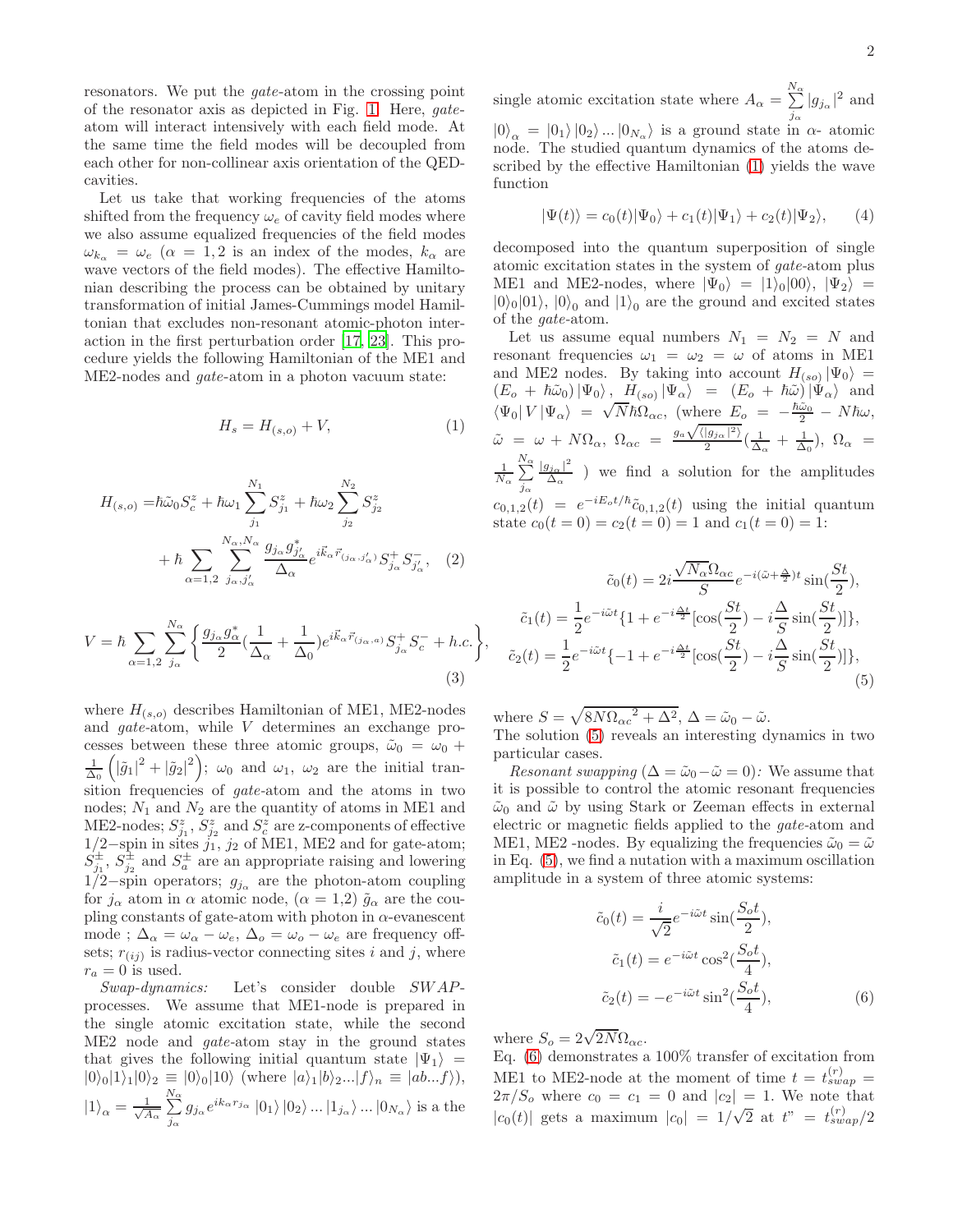that corresponds to 50% of probability to find the excitation on *qate*-atom. At this moment of time  $|c_1(t^{\prime\prime})|$  =  $|c_2(t^*)| = 1/2$ , i.e. other 50 % of the excitation are spread equally between the ME1 and ME2-nodes.

For arbitrary initial state of ME1-node  $|\psi(\phi_1)\rangle_1$  =  $\alpha_1 |0\rangle_1 + \beta_1 e^{i\phi_1} |1\rangle_1$ , we get

$$
|0\rangle_0 |\psi_1(\phi_1)\rangle_1 |0\rangle_2 \xrightarrow{SWAP} |0\rangle_0 |0\rangle_1 |\psi(\phi_1 - \tilde{\omega}t_{swap}^{(r)} + \pi)\rangle_2,
$$
\n
$$
(7)
$$

with phase transformation  $\phi_1 \to \phi_1 - \tilde{\omega} t_{swap}^{(r)} + \pi$ .

Nonresonant swapping: More general scenarios of the excitation transfer occurs for nonresonant interaction with spectral detuning  $\Delta = 2\sqrt{2N/3}\Omega_{\alpha c} = S/2$  between the resonant frequencies of gate-atom and the atomic nodes. By putting  $t^* = 2\pi/S = \frac{\pi}{2\Omega_{\alpha c}}\sqrt{\frac{3}{2N}} \equiv t\sqrt{\frac{3}{2N}}$ in Eq.[\(5\)](#page-1-1), we get at this moment of time

$$
|\Psi(t^*)\rangle = e^{-i\delta\phi}\{|\Psi_1\rangle + i|\Psi_2\rangle\}/\sqrt{2},\tag{8}
$$

where  $\delta \phi = (E_o/\hbar + \tilde{\omega} + \Delta/4)t_{\sqrt{swap}} - \pi/2, t_{\sqrt{swap}}$  corresponds to a  $\sqrt{SWAP}$ -operation (equal redistribution of the initial excitation in ME1-node over the ME1 and ME2-nodes).

Succeeding atomic evolution yields a complete transfer of the state between ME1 and ME2-nodes for the moment of time only  $\sqrt{3}$  times longer than resonant swapping time  $t_{swap}^{(nr)} = 2t_{\sqrt{swap}} = \sqrt{3}t_{swap}^{(r)}$ . Temporal behavior of excitation probabilities for gate-atom and ME1, ME2- nodes is depicted in Fig. [2.](#page-2-0) At the point  $tS/\pi = 2$ , excitation probability density at central atom is zero when the excitation probabilities of ME1 and ME2-nodes are equal each other and equal 1/2 that is we are in purely entangled state of spatially separated ensembles ME1 and ME2. It had become possible due to the quantum interference of the excitations in distant nodes at the special choice of parameters  $\Delta = S/2$  when intranode detuning oscillation frequency and internode swapping frequency coincide. On the other hand there are also two points in Fig[.2](#page-2-0) ( $tS/\pi \approx 0.8$  and  $tS/\pi \approx 3.2$ ) where excitation probabilities are equal each other and equal 1/3 that is we are in purely entangled state of three spatially separated atomic systems - gate-atom, ME1 and ME2-nodes.

By using the initial state  $|\psi(\phi_1)\rangle_1$ , we get

$$
|0\rangle_0 \, |\psi(\phi_1)\rangle_1 \, |0\rangle_2 \xrightarrow{\sqrt{SWAP}} |0\rangle_0 | \Phi_{\sqrt{swap}}^{(nr)}(\psi)\rangle, \quad (9)
$$

$$
|\Phi_{\sqrt{\text{swap}}}^{(nr)}(\psi)\rangle = \alpha_1 |00\rangle + \beta_1 e^{i(\phi_1 - \delta\phi)}[|10\rangle + i|01\rangle]/\sqrt{2}.
$$
\n(10)

Nonresonant SW AP-gate is realized with the same phase transformation  $\phi_1 \rightarrow \phi_1 - \tilde{\omega} t_{swap}^{(nr)} + \pi$  as in resonant swapping. Moreover  $\sqrt{SWAP}$  gate is directly



<span id="page-2-0"></span>FIG. 2: Dynamics of the excitation probabilities in nonresonant swapping for *gate*-atom  $(|c_0(t)|^2)$  blue solid line), ME1node  $(|c_1(t)|^2$  black dashed line) and ME2-node  $(|c_2(t)|^2$  red dot-dashed line).

generalized to  $SWAP(\theta_{n,m})$ -gate if we use a swapping time  $t = 2m\pi/S$  and swapping phase  $\theta_{n,m} = \pi m/(4n)$ with spectral detuning  $\Delta = S/(2n)$  where m, n are integers. Here,  $SWAP$ -process is realized for  $m = 2n$  and  $\sqrt{SWAP}$  occurs for  $n = m$ .

<span id="page-2-4"></span>Control-SWAP( $\theta_{n,m}$ )-operations: Here, we take into account that gate-atoms is a three level system and excitation in it can be transferred from the states  $|0\rangle_0, |1\rangle_0$ to state  $|b\rangle_0$  highly decoupled from ME1 and ME2nodes. Availability of the states  $|0\rangle_0$  and  $|b\rangle_0$  in the gate-atom opens a possibility for realization of control- $SWAP(\theta_{n,m})$  gates. Below we demonstrate this AQT working in a quantum fashion for control-SW AP− and  $\frac{1}{\sqrt{SWAP}}$  processes.

Initially we transfer the quantum state of control ME3 node  $|\Psi_c(\phi_c)\rangle_3 = \alpha_c |0\rangle_3 + \beta_c e^{i\phi_c} |1\rangle_3$  to the *gate*-atom. For this step we equalize resonant frequency  $\tilde{\omega}_0$  of the gate-atom with the frequency of control two-level atoms  $\tilde{\omega}_3$  providing a transfer of  $|\Psi_c(\phi_c)\rangle_3$  to gate-atom

<span id="page-2-1"></span>
$$
|0\rangle_0|\Psi_c(\phi_c)\rangle_3 \xrightarrow{(g \leftrightarrow ME3)} |\Psi_c(\phi_c + \pi/2)\rangle_0|0\rangle_3. \tag{11}
$$

In the second step we apply an auxiliary laser  $\pi$ -pulse to gate-atom which transforms the state component  $i\beta_c e^{i\phi_c} |1\rangle_0$  in Eq.[\(11\)](#page-2-1) to the blockade state  $-\beta_c e^{i\phi_c} |b\rangle_0$ . By taking into account the initial state of ME1 and ME2 nodes, we get

<span id="page-2-2"></span>
$$
|0\rangle_0 |\psi(\phi_1)\rangle_1 |0\rangle_2 |\Psi_c(\phi_c)\rangle_3 \xrightarrow{((g \leftrightarrow ME3) + \pi)} \langle \tilde{\Psi}_c(\phi_c + \pi) \rangle_0 |\psi(\phi_1)\rangle_1 |0\rangle_2 |0\rangle_3. \tag{12}
$$

where  $|\tilde{\Psi}_c(\phi_c + \pi)\rangle_0 = {\alpha_c|0\rangle_0 - \beta_c e^{i\phi_c}|b\rangle_0}$  Now we realize the scenario of resonant (or nonresonant) swapping for the state [\(12\)](#page-2-2)

<span id="page-2-3"></span>
$$
\begin{aligned}\n|\tilde{\Psi}_c(\phi_c + \pi)\rangle_0 |\psi(\phi_1)\rangle_1 |0\rangle_2 |0\rangle_3 \xrightarrow{((g \leftrightarrow ME3) + \pi) + swap} \\
\{\alpha_c |0\rangle_0 |0\rangle_1 |\psi(\phi_1 - \tilde{\omega}t_{swap}^{(r,nr)} + \pi)\rangle_2 \\
&\quad - \beta_c e^{i\phi_c} |b\rangle_0 |\psi(\phi_1)\rangle_1 |0\rangle_2\} |0\rangle_3.\n\end{aligned} \tag{13}
$$

After subsequent using of the laser  $\pi$ -pulse on the transition  $|1\rangle_0 \leftrightarrow |b\rangle_0$  and resonant transfer between ME3-node